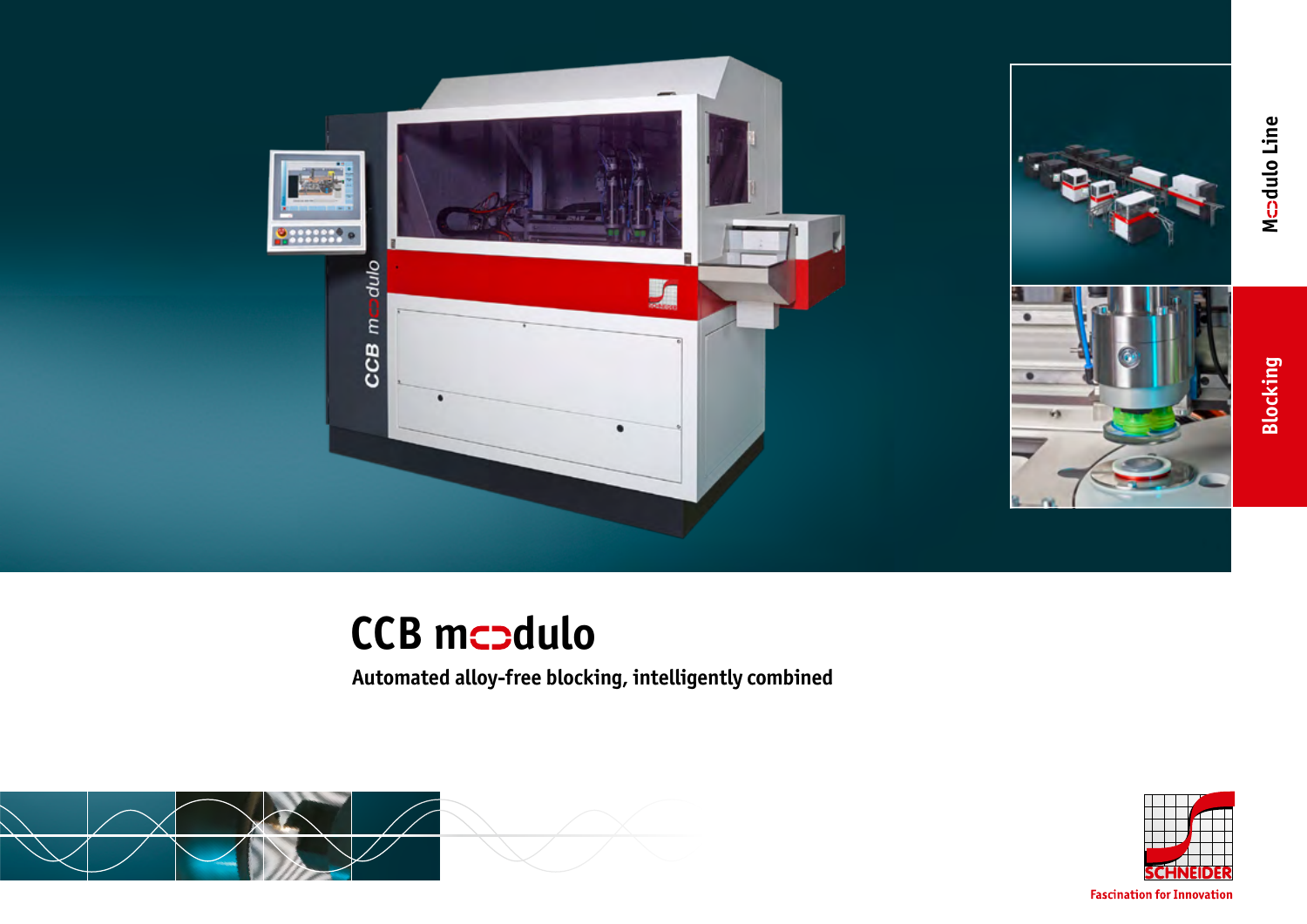

## **Mcodulo Line**

SCHNEIDER had the vision to manufacture individual lenses based on freely definable mathematical descriptions. The HSC generators and CCP polishers have become the tools used to develop the freeform idea in the ophthalmic industry. Individual freeform lenses are now the top product in the market, and SCHNEIDER has grown to be the premier manufacturer of freeform equipment worldwide. The innovative machines have also made their way into standard Rx production, leading to higher productivity and quality of virtually all lenses surfaced today.

The next logical step is a highly integrated system solution: SCHNEIDER's Modulo Line with its unique combination of high level intelligence and plug-and-play simplicity. Following a new self-organizing philosophy, the cognitive machines manage the production flow all by themselves – fully selfsufficient and with the highest level of equipment utilization. With this, the Modulo Line guarantees easy lab planning and expansion as well as significant cost and time savings.

# **Introducing the CCB mcodulo**

With the development of the alloy-free and high-performance thin film blocker, CCB Modulo, SCHNEIDER demonstrates its investment in green sustainable technologies. The groundbreaking innovation meets the rising requests of an economical, sustainable and environmentally-friendly production.

Parallel processing steps combined with an intelligent block piece concept and highly accurate positioning of the lens ensure lowest costs as well as high quality and stability. Even high prisms can be processed with the brand new and powerful Eco-Fuse Technology (EFT).

Another highlight is the full freedom to use any blank type on the market which makes the CCB Modulo the perfect solution to satisfy all blocking requirements.

As an integral part of the Modulo concept, the CCB Modulo perfectly fits into the Modulo Line as well as into any other industry-proven Rx and freeform installation.

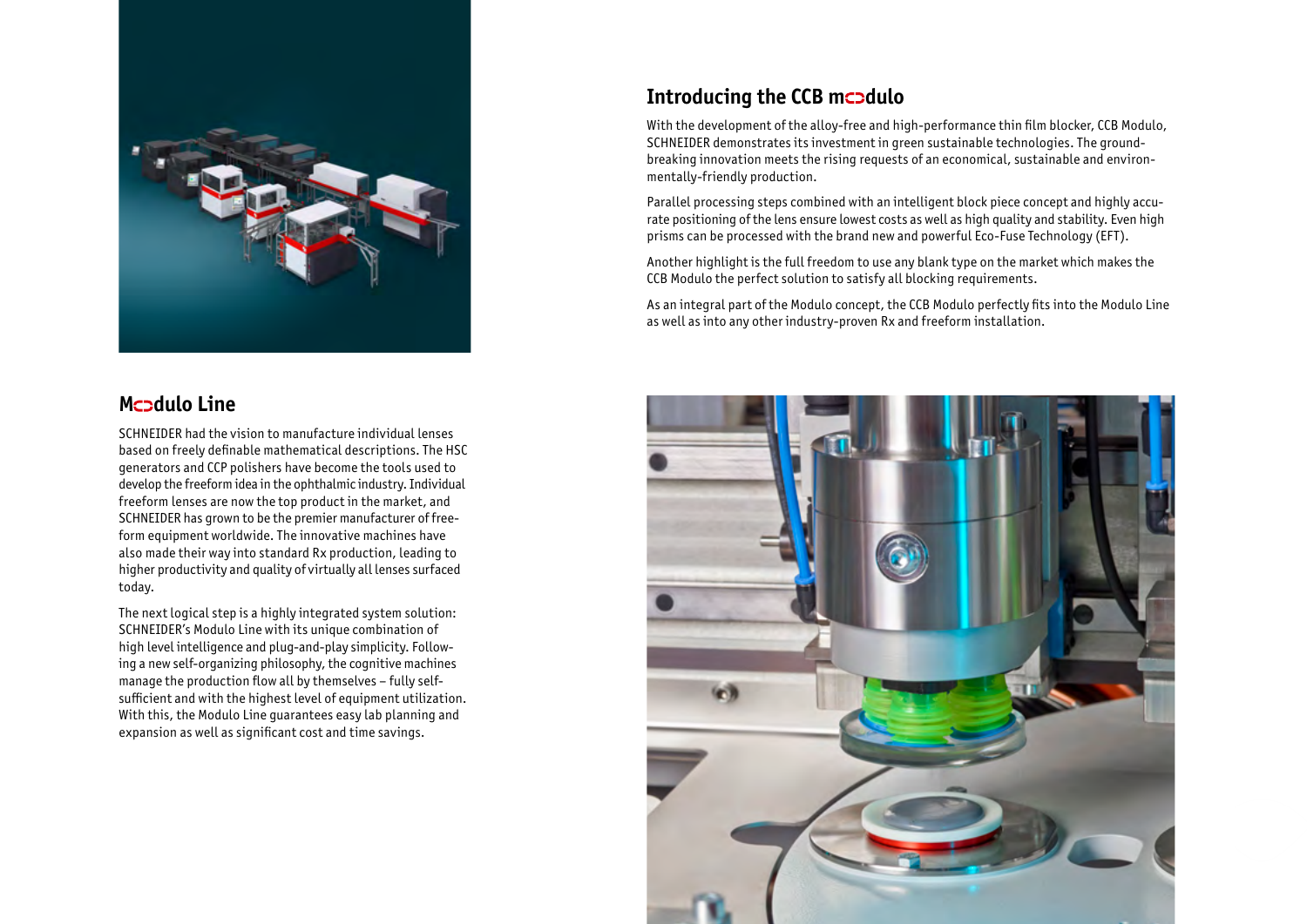#### **Perfect task coordination**

Several independent handling systems enable the CCB Modulo to run multiple activities simultaneously. Lens pick up, lens measurement, block piece supply and media application are placed in a parallel and easy accessible configuration. After the lenses are picked up from the tray, a high-resolution optical lens recognition and alignment system guarantees perfect positioning of the lens and the block piece. The process flow is managed by independent handling systems for lens and block piece pick up, lens alignment and feeding of the block stations. While the first pair of lenses is processed, the next lenses are already loaded and precisely aligned before they meet their block piece counterparts.

#### **High prism capability**

SCHNEIDER's unique CNC controlled prism and axis adjustment together with a very high mechanical medium stability enable lens positioning with maximum accuracy. Another highlight is the intelligent block piece concept consisting of a highly robust metal piece and a pre-shaped plastic part which can be exchanged. The stable and reusable block pieces guarantee cost reductions and blocking material savings.

No matter how complex the requirements, the EFT system ensures high precision blocking and consistency.

#### **Economical blocking without block rings**

Compared to other blocking systems using different block ring sizes, the CCB Modulo features a new and flex ible CNC blocking concept without the need for block rings. While block ring based machines suffer from the need for continuous block ring changes leading to high production losses, the CCB modulo ensures continuous machine utilization.

#### **Sustainable alloy-free blocking**

Years of experience helped SCHNEIDER to create a new and patented formulation. The environmentally friendly thermoplast guarantees optimal performance by uniting all important requirements like stability, adhesion, tem perature behavior and deblocking on demand.

An intelligent algorithm calculates the required material amount for the thin film blocking which is applied on the block piece.

#### **The Modulo advantage**

CCB Modulo comes with an on-board global interface philosophy that allows connection to the Modulo system.

Once connected to the Modulo system, the machine works as an integral part of this one-of-a-kind solution and is sub ject to the centralized monitoring Modulo Control Center. The lab manager is fully informed about the current status of the machine. Therefore critical situations and downtime can be avoided before they arise. Higher uptimes and in creased yields are guaranteed.

#### **Features**

- Fully automated Eco-Fuse Technology (EFT) blocking
- Intelligent block piece concept
- Blocking without block rings
- Parallel lens handling, blocking and loading processes
- Camera-based lens recognition and alignment

#### **Benefits**

- Consistent precision blocking
- Fully automated operation
- Sustainable production no toxic waste
- $-$  Highest vield
- High performance patented thermoplast
- Very little material consumption
- Works for single-vision, multi-focal and progressive lenses
- Low cost of ownership compared to other non-alloy solutions
- Supports the new cognitive Modulo machine philosophy



*Double station blocking system for highest productivity.*



*Intelligent application for lowest material consumption.*



*Precise lens recognition of progressive and multifocal lenses.* 

*High precision lens positioning without the need for block rings.*